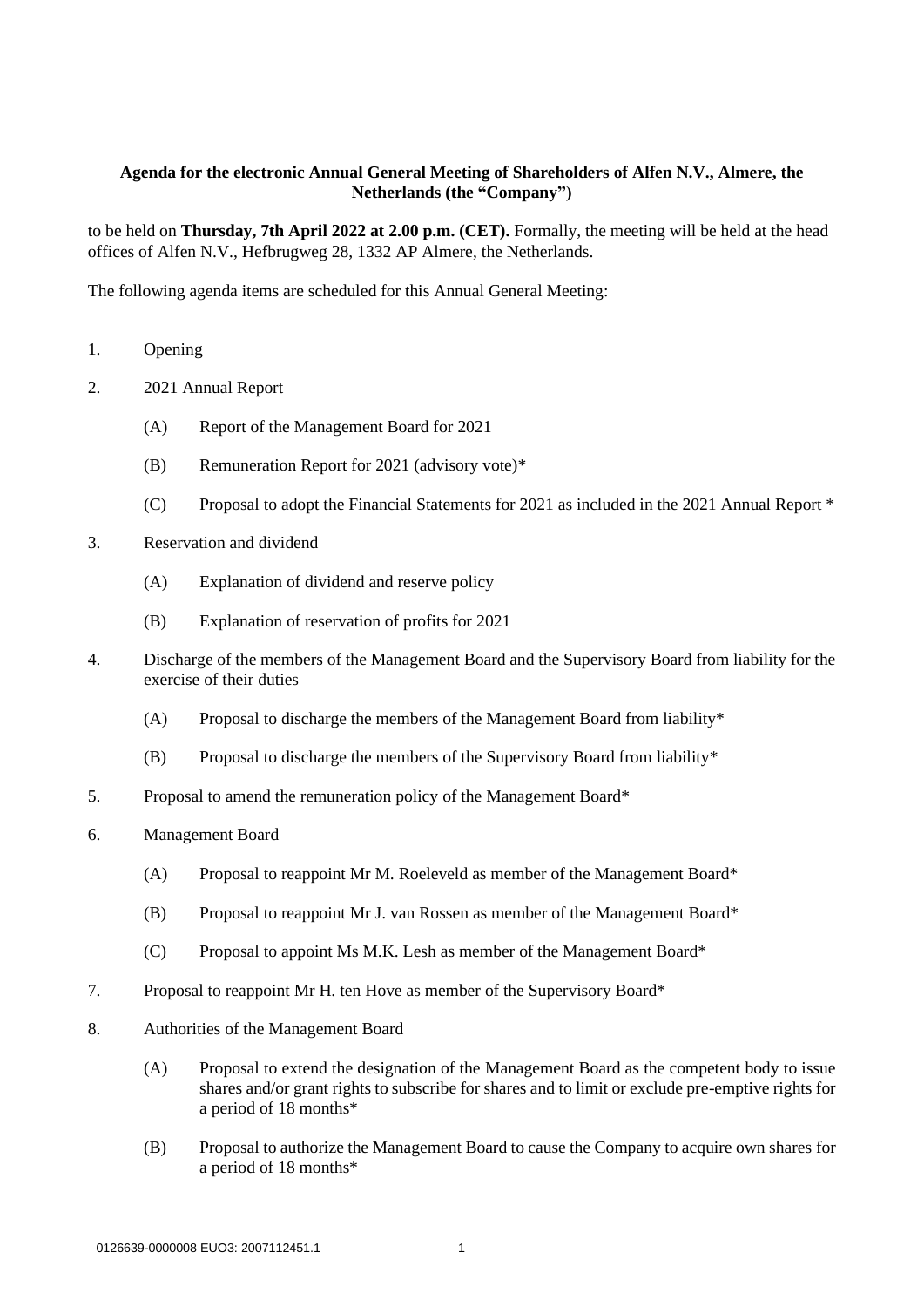- 9. Proposal to appoint PWC as the external auditor for 2023\*
- 10. Any other business
- 11. Closing

*The items marked with an* \* *are voting items. Agenda item 2(B) concerns an advisory vote. The other items are on the agenda for discussion only.*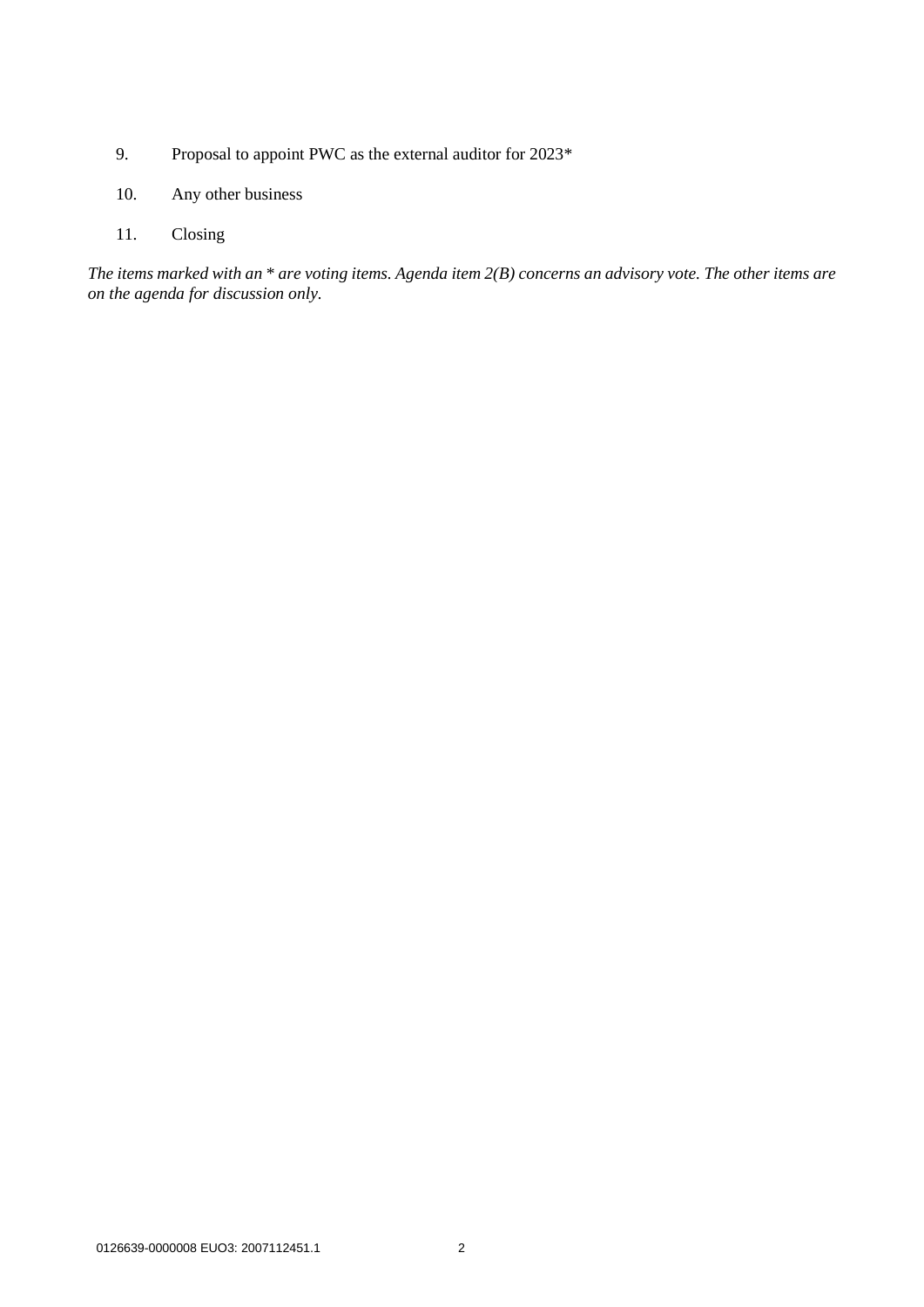## **Explanatory notes to the agenda**

# **2. 2021 Annual Report**

# **A. Report of the Management Board for 2021**

The Management Board will give a presentation on the performance of the Company in 2021. Subsequently, the General Meeting of Shareholders will be invited to discuss the Report of the Management Board for 2021. Reference is made to the 2021 Annual Report.

## **B. Remuneration report for 2021**

In accordance with Dutch legislation (Section 2:135 of the Dutch Civil Code), the remuneration report 2021 is discussed with the shareholders and put to the General Meeting of Shareholders for an advisory vote. It is proposed to approve the remuneration report 2021.

The Company has drawn up the remuneration report 2021, including an overview of remuneration to individual members of the Management Board and the Supervisory Board, in accordance with the statutory requirements.

Please refer to the remuneration report 2021 as included in the 2021 Annual Report on pages 39-42 and to the website [www.ir.alfen.com.](http://www.ir.alfen.com/)

# **C. Proposal to adopt the Financial Statements for 2021 as included in the 2021 Annual Report**

The Management Board, with the approval of the Supervisory Board, proposes to the General Meeting of Shareholders to adopt the Financial Statements for 2021, as included in the 2021 Annual Report.

## **3. Reservation and dividend**

## **A. Explanation of dividend and reserve policy**

The Management Board will give an explanation of the dividend and reserve policy of the Company, as also outlined in the 2021 Annual Report on page 35.

## **B. Explanation of reservation of profits for 2021**

With due observance to the dividend and reserve policy of the Company, the Management Board, with the approval of the Supervisory Board, resolved to add the entire profit for the financial year 2021 in the amount of EUR 21,449,990 euros to the reserves, as a result of which no dividend will be distributed for the financial year 2021.

## **4. Discharge of the members of the Management Board and the Supervisory Board from liability for the exercise of their respective duties**

It is proposed that the members of the Management Board and the members of the Supervisory Board be released from liability for the exercise of their respective duties, insofar as the exercise of such duties is reflected in the 2021 Annual Report or information is otherwise disclosed to the General Meeting of Shareholders prior to the adoption of the 2021 Financial Statements. The scope of the release from liability shall be subject to limitations by virtue of the law. The proposals to release the members of the Management Board and the members of the Supervisory Board from liability for the exercise of their respective duties, as stipulated in article 30 of the Articles of Association, are separate agenda items.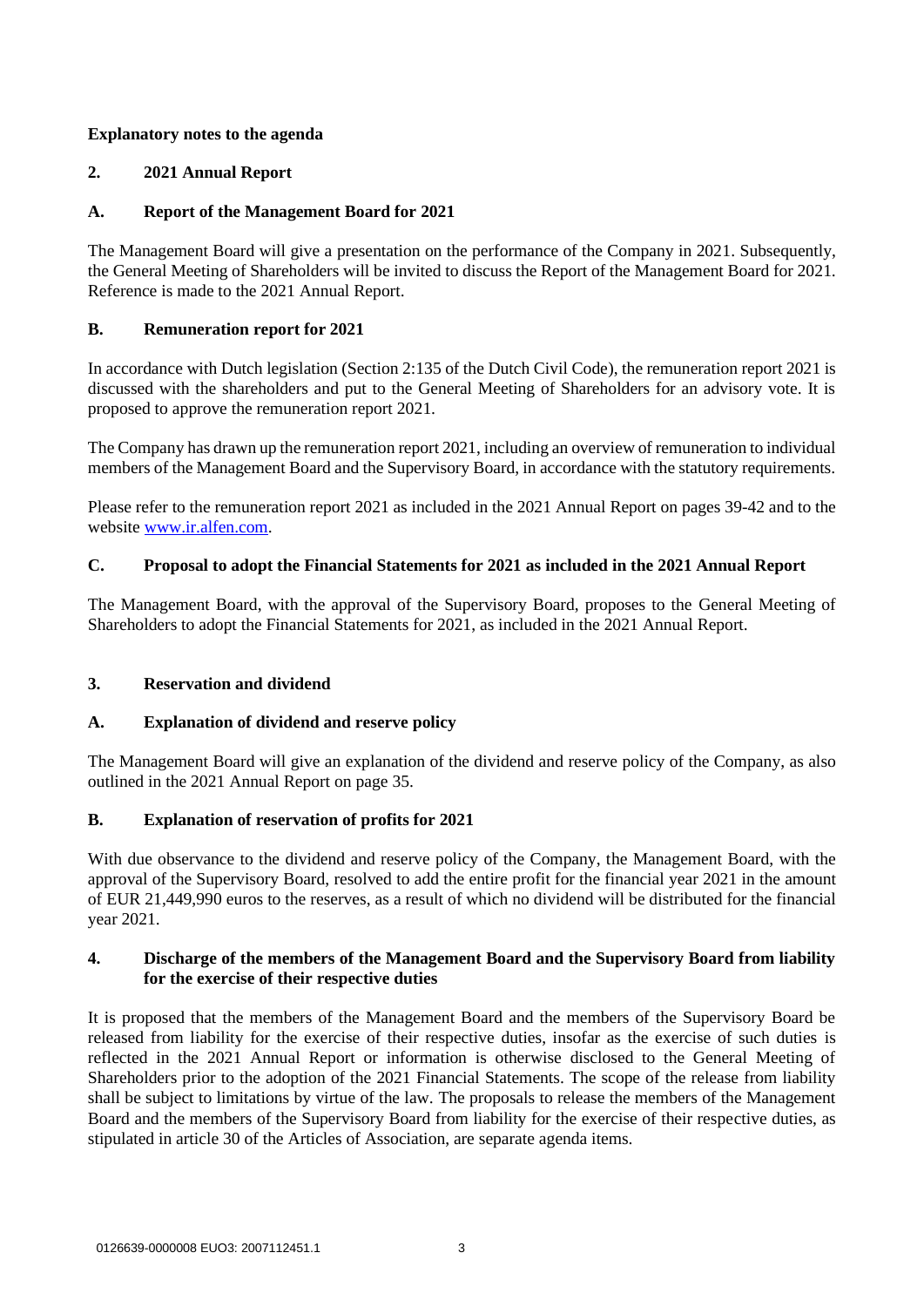## **5. Proposal to amend the remuneration policy**

It is proposed to the General Meeting of Shareholders by the Supervisory Board to approve the amendment to the remuneration policy for the Management Board. It is proposed to revise certain aspects of the current remuneration policy for the Management Board. The full proposal for the amendment of the remuneration policy and the explanation of this proposal, as well as the positive advice of the Works Council, are available at the Company's website (as part of the meeting documents) and as Annex to this agenda.

We note that no changes are being proposed to the remuneration of the members of the Supervisory Board.

# **6. Management Board**

To avoid simultaneous resignation, the Management Board considers to make an internal retirement schedule.

# **A. Proposal to reappoint Mr M. Roeleveld as member of the Management Board**

At the close of this General Meeting of Shareholders, the current term of office of Mr Roeleveld as member of the Management Board will expire. The Supervisory Board is very satisfied with the way in which Mr Roeleveld has performed the position of CEO of the Company in all recent years and because the Supervisory Board expects that Mr Roeleveld will still make major contributions to the operation, the innovation roadmap and the strategy of the company, it nominates Mr Roeleveld for reappointment as a member of the Management Board. This nomination is supported by the Works Council. The positive advice of the Works Council with regard to the nomination is available at the Company's website (as part of the meeting documents).

It is proposed to the General Meeting to reappoint Mr Roeleveld in accordance with this nomination for a period of four years, ending at the close of the Annual General Meeting of Shareholders to be held in 2026. The information as referred to in article 14.5 of the Company's articles of association is included as an Annex to this agenda with explanatory notes.

## **B. Proposal to reappoint Mr J. van Rossen as member of the Management Board**

At the close of this General Meeting of Shareholders, the current term of office of Mr Van Rossen as member of the Management Board will expire. The Supervisory Board is very satisfied with the way in which Mr van Rossen has performed his position within the various divisions for which he is responsible, including: finance, IT, HR, purchasing, investor relations and legal. Because the Supervisory Board expects that in the coming years Mr. van Rossen will continue to make good contributions in these areas and because of his contributions to the development of the company's chosen strategy, the Supervisory Board nominates Mr Van Rossen for reappointment as a member of the Management Board. This nomination is supported by the Works Council. The positive advice of the Works Council with regard to the nomination is available at the Company's website (as part of the meeting documents).

It is proposed to the General Meeting to reappoint Mr Van Rossen in accordance with this nomination for a period of four years, ending at the close of the Annual General Meeting of Shareholders to be held in 2026. The information as referred to in article 14.5 of the Company's articles of association is included as an Annex to this agenda with explanatory notes.

## **C. Proposal to appoint Ms M.K. Lesh as member of the Management Board**

Ms Lesh was previously chief commercial officer at GE Digital. In the past 7 months she has been able to get to know the company and the company her. This went well for both sides. Within the company she exercises the position of Chief Commercial Officer and brings relevant international commercial and strategic experience to the company. It is proposed to the General Meeting of Shareholders to appoint Ms Lesh as member of the Management Board, upon nomination by the Supervisory Board. This nomination is supported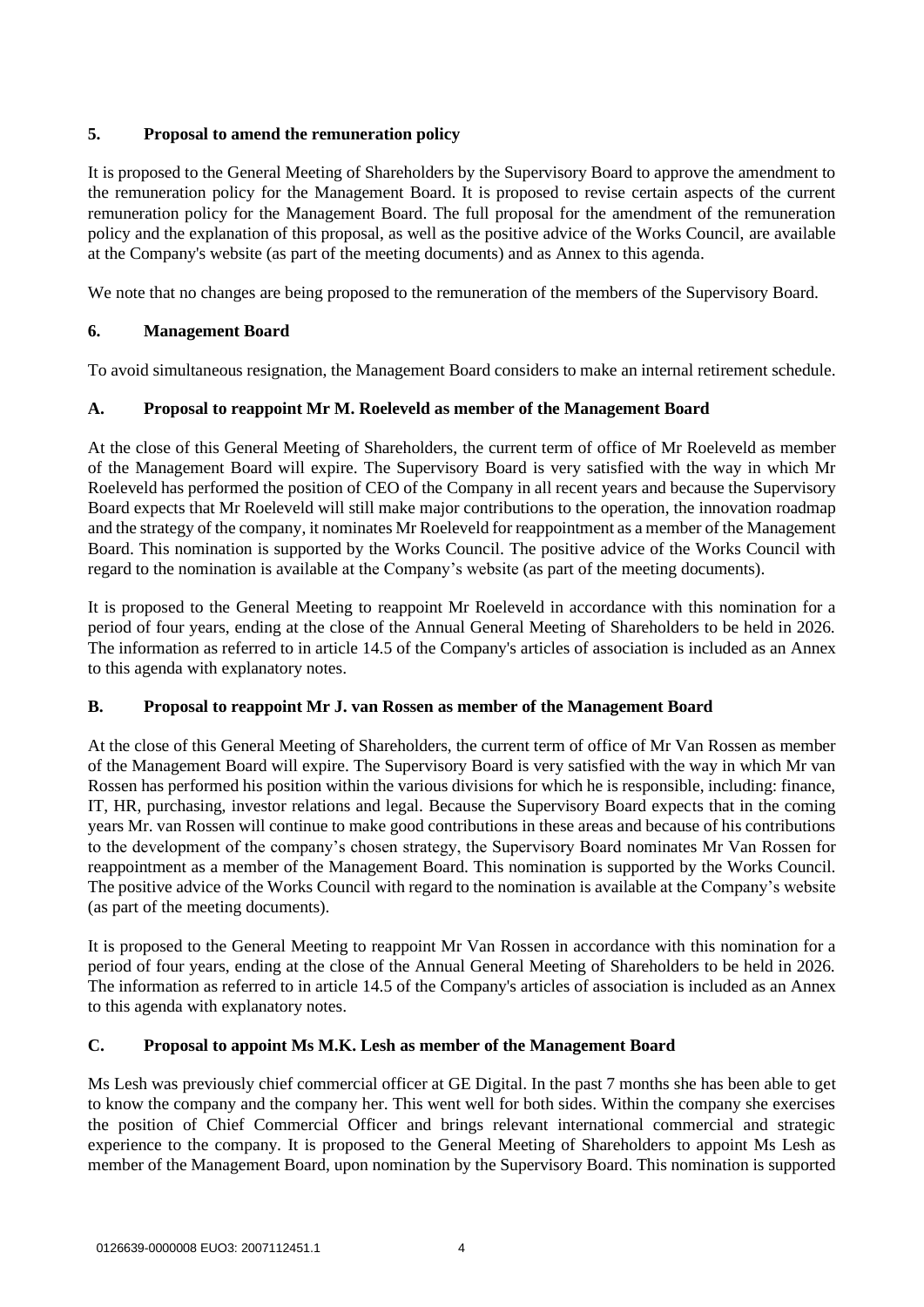by the Works Council. The positive advice of the Works Council with regard to the nomination is available at the Company's website (as part of the meeting documents).

It is proposed to the General Meeting to appoint Ms Lesh in accordance with this nomination for a period of four years, ending at the close of the Annual General Meeting of Shareholders to be held in 2026. The information as referred to in article 14.5 of the Company's articles of association is included as an Annex to this agenda with explanatory notes.

### **7. Proposal to reappoint Mr H. ten Hove as member of the Supervisory Board**

At the close of this General Meeting of Shareholders, the first term of office of Mr Ten Hove as member of the Supervisory Board will expire. The Supervisory Board nominates Mr Ten Hove for reappointment as a member of the Supervisory Board in the position as chairman. This nomination is supported by the Works Council. The positive advice of the Works Council with regard to the nomination is available at the Company's website (as part of the meeting documents).

Mr Ten Hove meets the requirements of the Supervisory Board profile, in particular with regard to his extensive knowledge of - and experience in the energy transition and with public companies in general. In his position as chairman of the Supervisory Board, he contributed greatly to the functioning of the Supervisory Board during his first term of office. Mr Ten Hove is considered independent within the meaning of the Dutch Corporate Governance Code.

It is proposed to the General Meeting to re-appoint Mr Ten Hove in accordance with this nomination for a period of four years, ending at the close of the Annual General Meeting of Shareholders to be held in 2026. The information as referred to in Section 2:142 paragraph 3 of the Dutch Civil Code is included as an Annex to this agenda with explanatory notes.

### **8. Authorities of the Management Board**

### **A. Proposal to extend the designation of the Management Board to issue shares and/or grant rights to subscribe for shares and to limit or exclude pre-emptive rights for a period of 18 months**

It is proposed to extend the Management Board's authorities for a period of 18 months following the date of this Annual General Meeting of Shareholders, i.e. until and including 7 October 2023, subject to the approval of the Supervisory Board, to issue shares and/or grant rights to subscribe for shares, and to limit or exclude pre-emptive rights of existing shareholders up to a maximum of 10% of the issued share capital on the date of this Annual General Meeting of Shareholders. Consequently, the resolution of last year's Annual General Meeting of Shareholders (dated 8 April 2021) will lapse.

## **B. Proposal to authorize the Management Board to cause the Company to acquire own shares for a period of 18 months**

It is proposed to authorize the Management Board subject to the approval of the Supervisory Board, to cause the Company to acquire its own shares up to a maximum of 10% of the issued share capital on the date of this Annual General Meeting of Shareholders, either through a purchase on a stock exchange or otherwise at a price, excluding expenses, not lower than the nominal value of the shares and not higher than the opening price on Euronext Amsterdam on the day of the repurchase plus 10%, for a period of 18 months following the date of this Annual General Meeting of Shareholders, i.e. until and including 7 October 2023. The proposed authorization will replace the authorization granted to the Management Board on 8 April 2021.

### **9. Proposal to appoint the external auditor PWC for 2023**

Pursuant to article 393, book 2 of the Dutch civil code, the General Meeting of Shareholders charges an external auditor with the task of auditing the financial statements.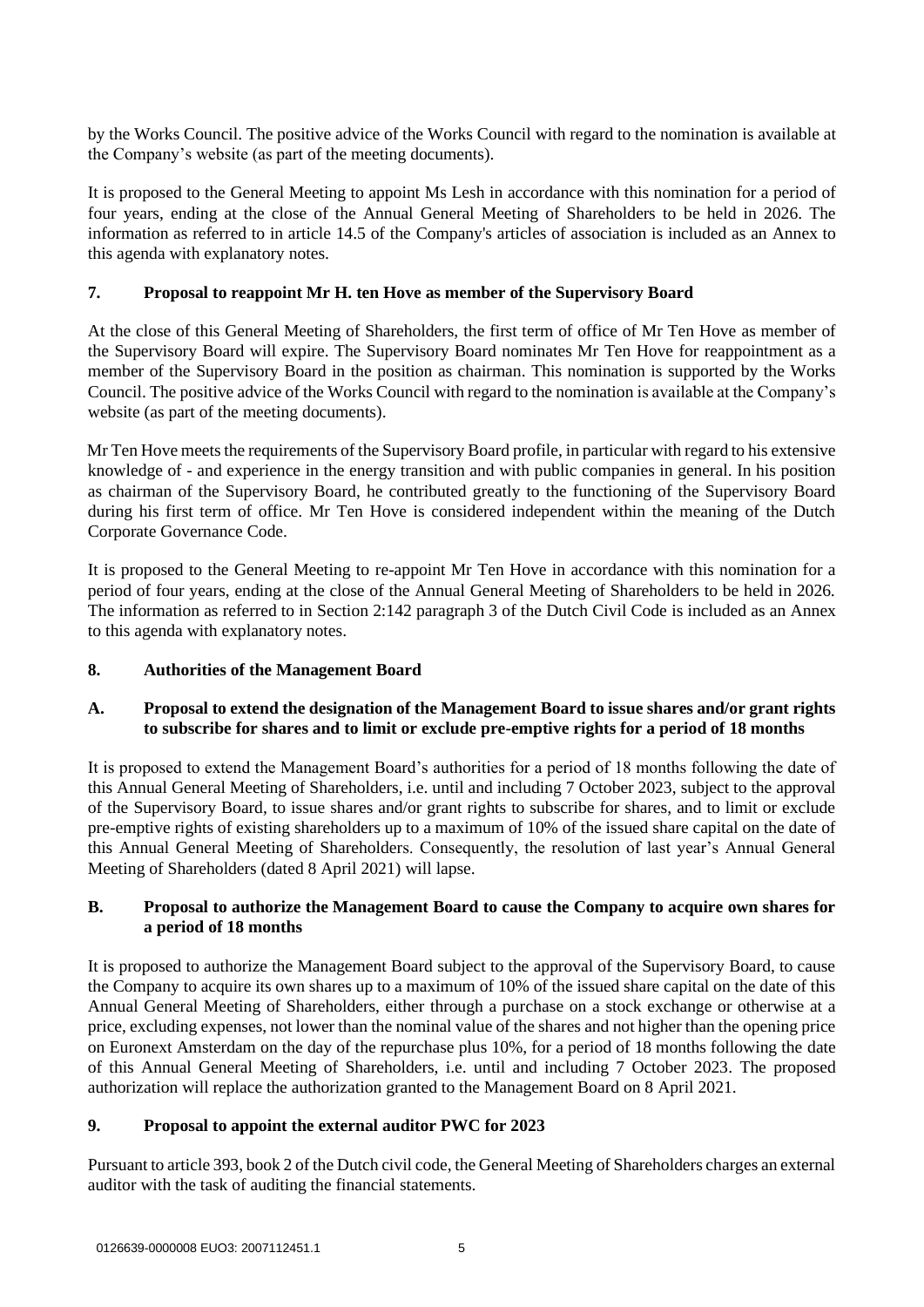The Management Board and the Supervisory Board have evaluated the activities performed for Alfen N.V. by PricewaterhouseCoopers Accountants N.V. It is apparent that PricewaterhouseCoopers Accountants N.V. is capable of forming an independent judgment concerning all matters that fall within the scope of its auditing task; there is a good balance between the effectiveness and efficiency of their actions, for example in relation to auditing costs, risk management and reliability.

On this basis, the Supervisory Board proposes to reappoint PricewaterhouseCoopers Accountants N.V. with the auditing of the financial statements for the financial year 2023.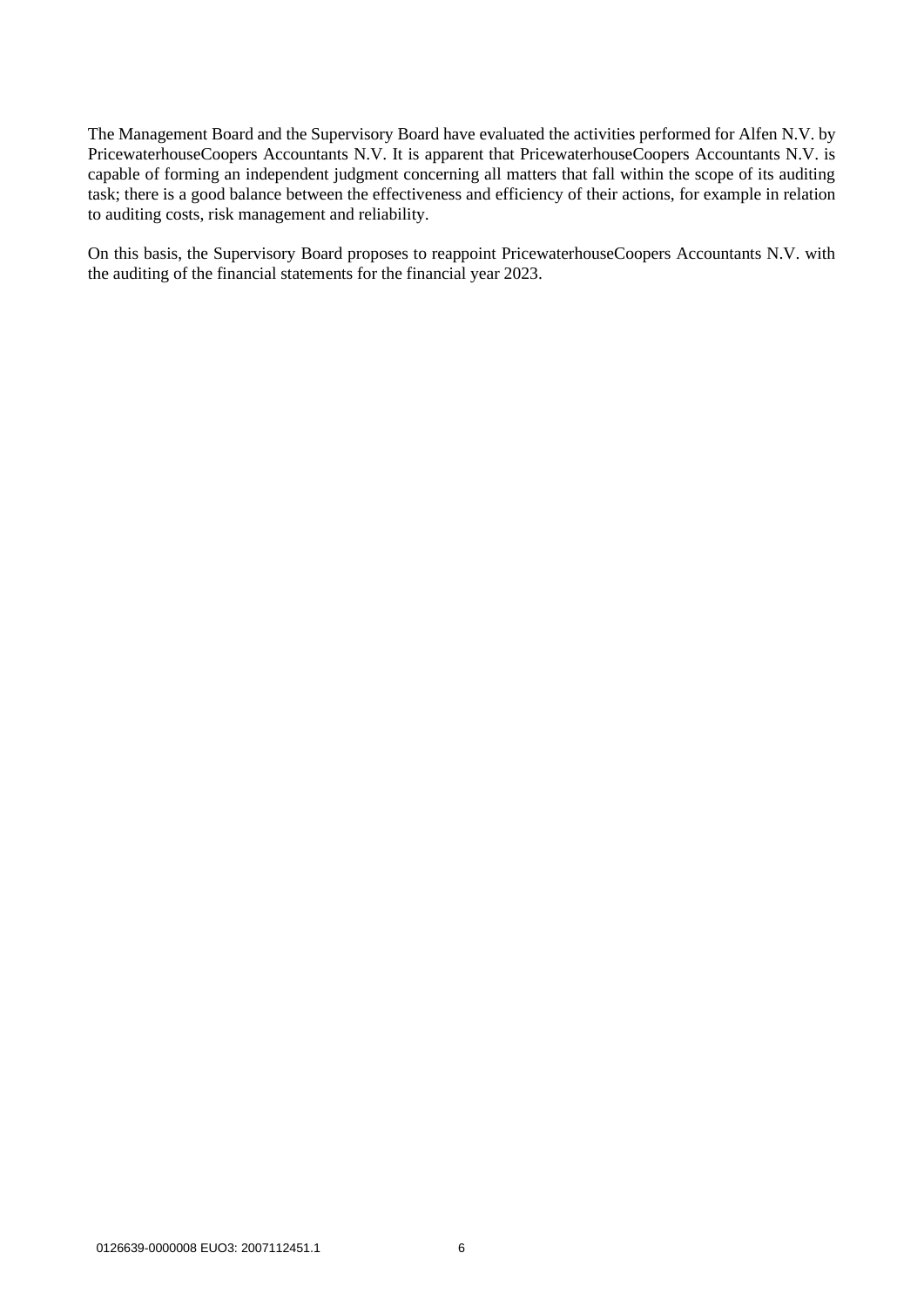#### **ANNEXES**

### **Agenda item 6 (A): information as referred to in Article 14.5 of the articles of association of the Company**

| Mr M. (Marco) Roeleveld |                    |
|-------------------------|--------------------|
| Year of birth:          | 1962               |
| Current position(s):    | CEO of the Company |
| Nationality:            | Dutch              |
| Number of shares Alfen: | 120,582            |
|                         |                    |

#### **No other positions**

#### **Reasons for nomination**

The Supervisory Board is pleased with the contribution which Mr Roeleveld has made to the growth of the company in recent years in his role as CEO and expects him to continue to play an important role in the operation, the innovation roadmap and the company's chosen strategic objectives. The Supervisory Board is therefore unanimous in its recommendation to reappoint Mr Roeleveld as CEO of the company.

#### **Remuneration**

|            | <b>Current salary</b> | $\Pr 1/1/22$ | STI per $1/1/22$ | $\vert$ LTI per 1/1/22 |
|------------|-----------------------|--------------|------------------|------------------------|
| <b>CEO</b> | 356                   | 392          | 20-40%           | 30-50%                 |

#### **Agenda item 6 (B): information as referred to in Article 14.5 of the articles of association of the Company**

| Year of birth:          | 1973               |
|-------------------------|--------------------|
| Current position(s):    | CFO of the Company |
| Nationality:            | Dutch              |
| Number of shares Alfen: | 6,730              |

### **No other positions**

#### **Reasons for nomination**

The Supervisory Board is pleased with the contribution which Mr. van Rossen has made in recent years to the growth of the company in his role as CFO and responsible for Finance, ICT, HR, purchasing, investor relations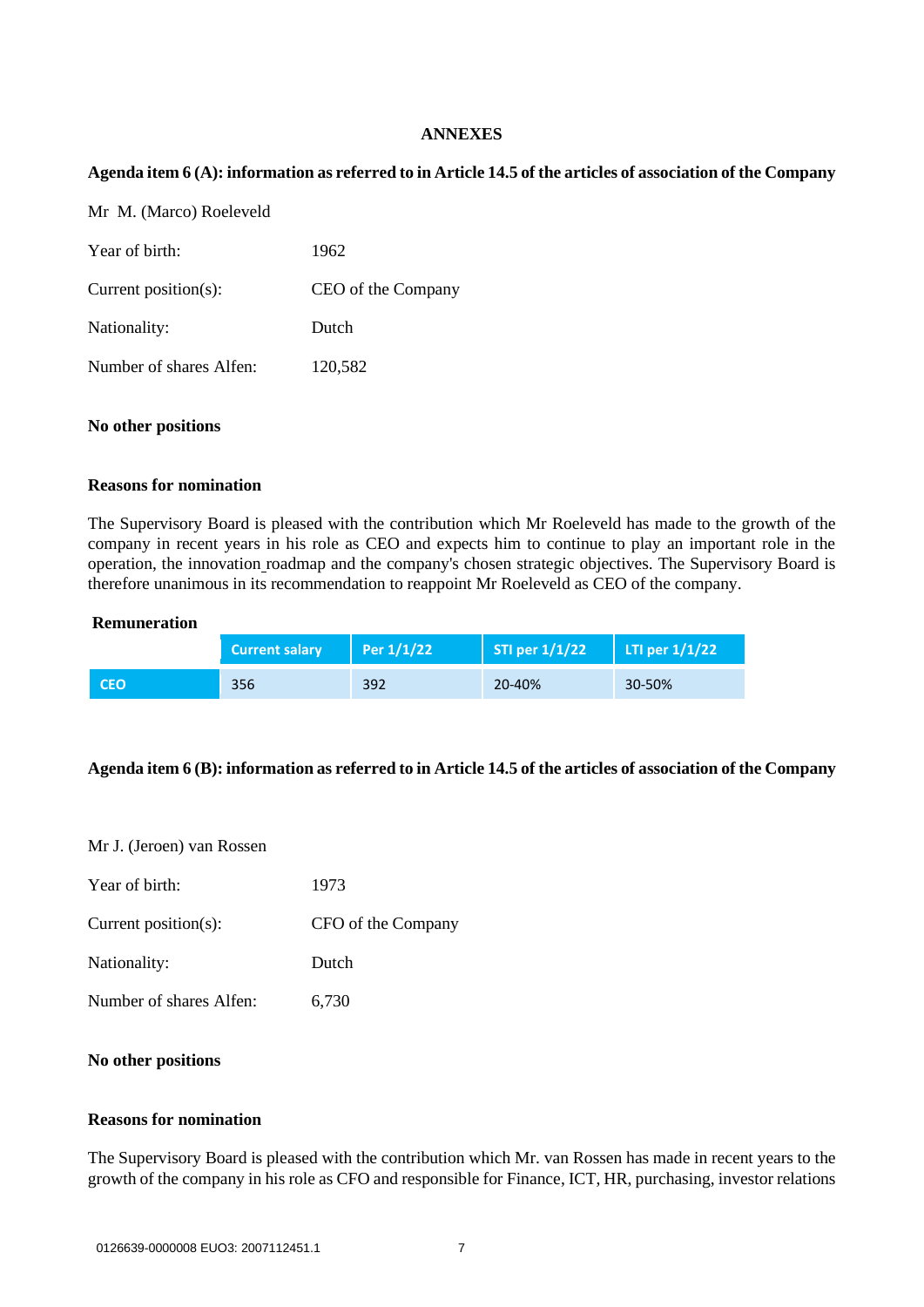and legal. The Supervisory Board expects that Mr van Rossen will continue to be important in continuing the responsibility in these areas and that he will also continue to play an important role in achieving the company's chosen strategic objectives. The Supervisory Board is therefore unanimous in its recommendation to reappoint Mr van Rossen as CFO of the company.

| <b>Remuneration</b> |                       |                    |                  |                  |
|---------------------|-----------------------|--------------------|------------------|------------------|
|                     | <b>Current salary</b> | $\vert$ Per 1/1/22 | STI per $1/1/22$ | LTI per $1/1/22$ |
| <b>CFO</b>          | 277                   | 332                | 20-40%           | 30-50%           |

### **Agenda item 6 (C): information as referred to in Article 14.5 of the articles of association of the Company**

| Ms M.K. (Michelle) Lesh |                    |
|-------------------------|--------------------|
| Year of birth:          | 1978               |
| Current position(s):    | CCO of the Company |
| Nationality:            | American           |
| Number of shares Alfen: | 548                |

#### **No other positions**

#### **Reasons for nomination**

The Supervisory Board is pleased with Ms Lesh's contribution during her first 7 months as CCO of the company and wishes to formalize this role with a position on the Board of Directors of the Company so that she can play an important role in the growth of the company and in the company's chosen strategic goals. She brings relevant international commercial and strategic experience to the Company. The Supervisory Board is therefore unanimous in its recommendation to appoint Ms Lesh as CCO of the Company.

#### **Remuneration**

|            | <b>Current salary</b> | $\Pr 1/1/22$ | STI per $1/1/22$ | LTI per $1/1/22$ |
|------------|-----------------------|--------------|------------------|------------------|
| <b>CCO</b> | 260                   | 294          | 20-40%           | 30-50%           |